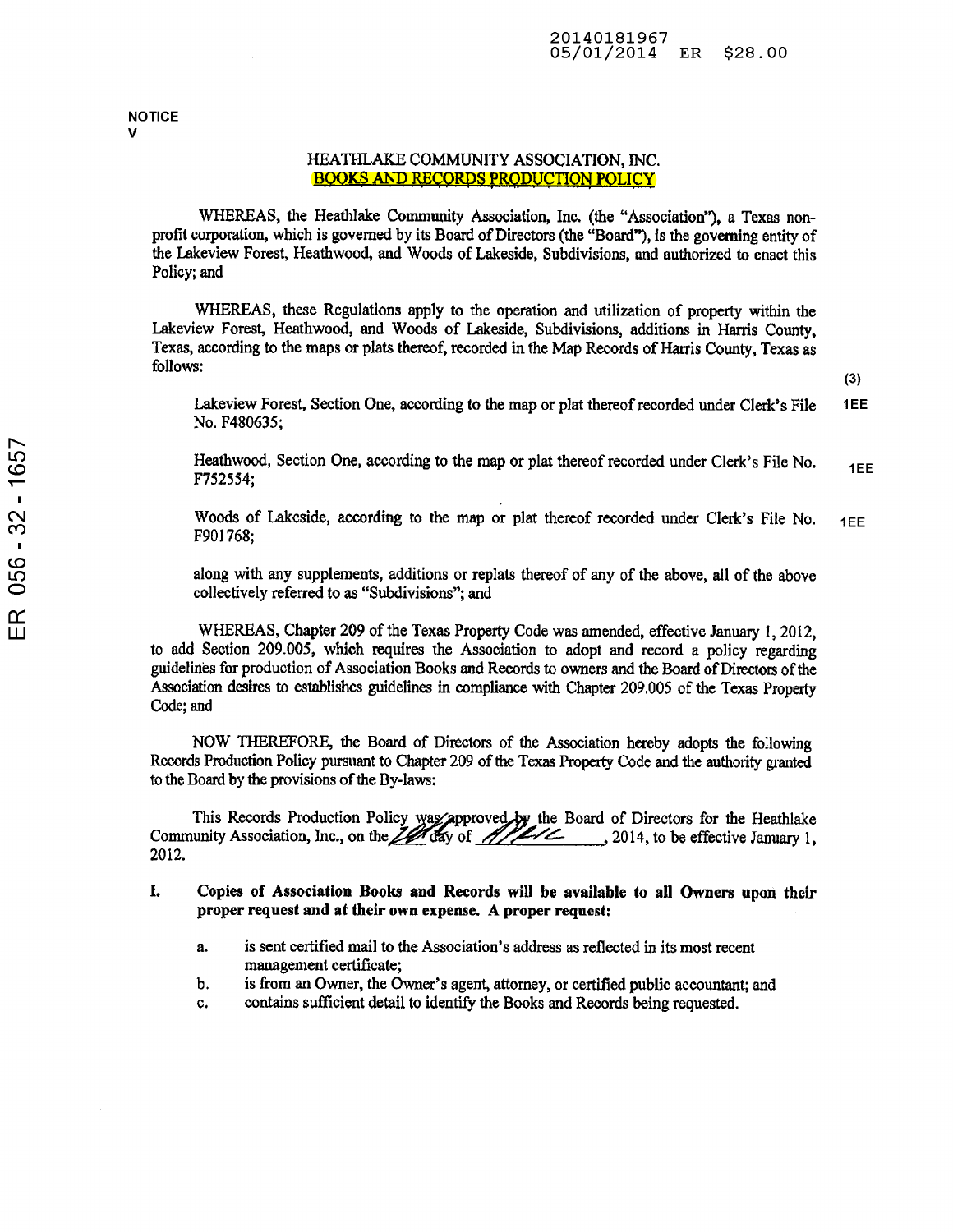## II. Owners may request to inspect the Books and Records OR may request copies of specific Books and Records.

If the owner makes <sup>a</sup> request to inspect the Books and Records, then the Association will respond within 10 business days of the request, providing the dates and times the Books and Records will be made available and the location of the Books and Records. The Association and the owner shall arrange for a mutually agreeable time to conduct the inspection. The Association shall provide the owner with copies of specific documents requested during the inspection upon the owner paying the Association the cost thereof.

If the owner makes a request for *copies of specific Books and Records*, the Association shall, within <sup>10</sup> days of the owner's request, send a response letter advising on the date that the requested copies will be made available (within IS business days) and the cost the owner must pay before die requested copies will be provided. Upon paying the cost of producing the requested copies, the Association shall provide the requested copies to the owner.

## III. The Association hereby adopts the following schedule of costs:

| လ<br>056 | <b>COPIES</b>    | 10 cents per page, for a regular $8.5$ " x 11" page<br>50 cents per page, for pages $11" \times 17"$ or greater<br>Actual cost, for specialty paper (color, photograph, map, etc)<br>\$1.00 for each CD or audio cassette and \$3.00 for each DVD |
|----------|------------------|---------------------------------------------------------------------------------------------------------------------------------------------------------------------------------------------------------------------------------------------------|
| Œ<br>Ш   | LABOR            | \$15.00 per hour, actual time to locate, compile and reproduce the Books<br>and Records (can only charge if request is greater than 50 pages in<br>length)                                                                                        |
|          | <b>OVERHEAD</b>  | 20% of the total labor charge<br>(can only charge if request is greater than 50 pages in length)                                                                                                                                                  |
|          | <b>MATERIALS</b> | actual costs of labels, boxes, folders, and other supplies used in<br>producing the Books and Records, along with postage for mailing the<br><b>Books and Records</b>                                                                             |

IV. The Association hereby adopts the following form of response to Owners who request to inspect the Association Books and Records: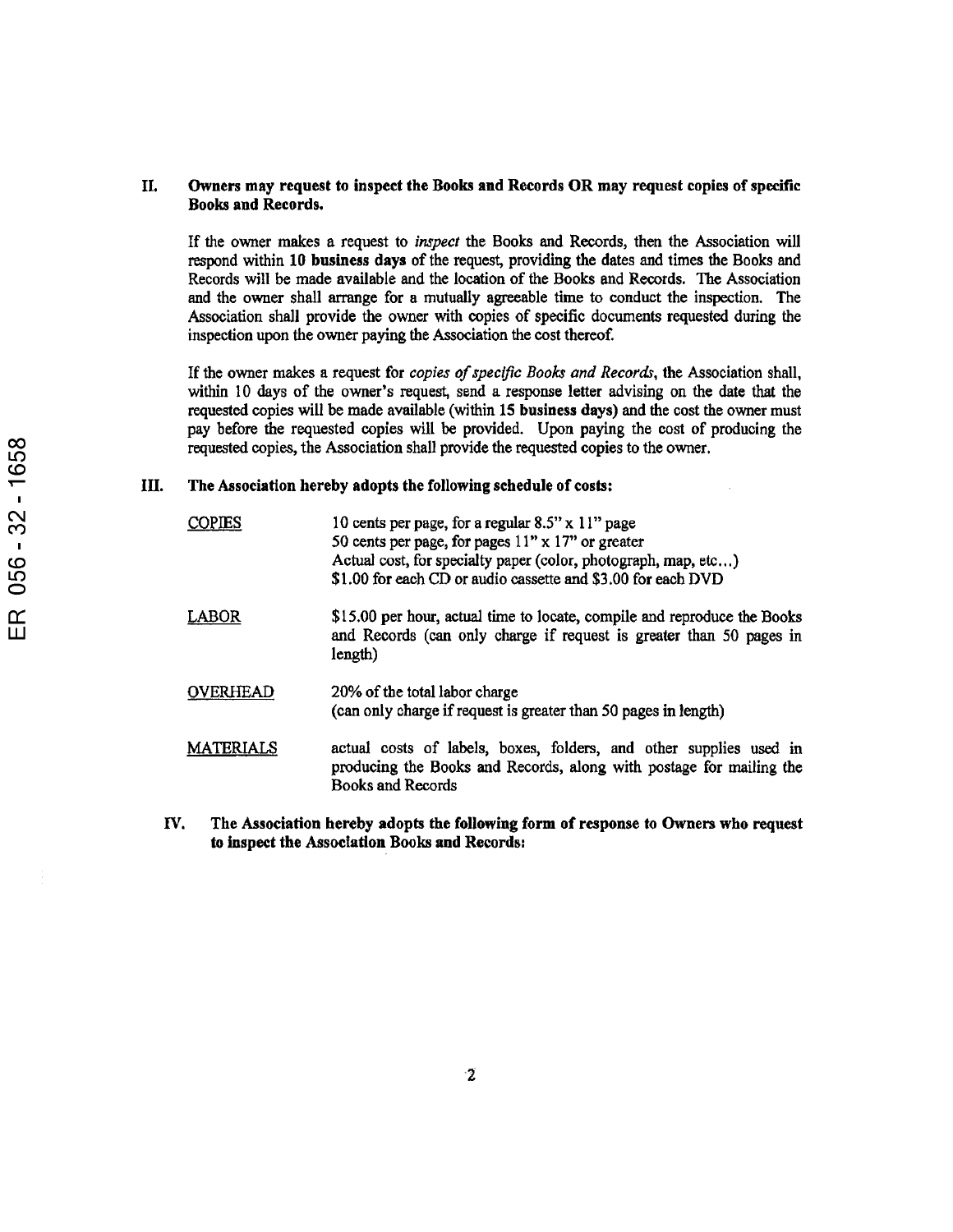# HEATHLAKE COMMUNITY ASSOCIATION, INC. RESPONSE TO REQUEST FOR ASSOCIATION RECORDS

April 11,2012

Dear Homeowner:

On April 1, 2012, the Heathlake Community Association, Inc. received your request to inspect the books and records of the Association. The books and records of the Association can be made available for you to inspect on regular business days, between the hours of 9:00 a.m. and 5:00 p.m., at the office of Heathlake Community Association, Inc., P.O. Box 420161, Houston, Texas 77242-0161.

Please contact the Association at 281-493-1560 to arrange for a mutually agreeable time for you to come and inspect the books and records. Please be advised that if you desire copies of specific records during or after the inspection, you must first pay the associated costs before the copies will be provided to you. <sup>A</sup> schedule of costs is included with this response.

> Very Truly Yours, Heathlake Community Association, Inc.

V. The Association hereby adopts the following form of response to Owners who request copies of specific records:

# HEATHLAKE COMMUNITY ASSOCIATION, INC. RESPONSE TO REQUEST FOR ASSOCIATION RECORDS

April 11, 2012

Dear Homeowner:

On April 1, 2012, the Heathlake Community Association, Inc. received your request for copies of specific Association records. We are unable to provide you with the requested records within <sup>10</sup> business days of your request. However, the requested records will be available to you no later than 15 business days after the date of this response.

In order to obtain the records you must first pay the Association the cost of providing the records to you. The estimated cost to obtain the records you requested is<br>\$ . Upon receiving nayment the Association will mail the nagusted demonstrated . Upon receiving payment, the Association will mail the requested documents to you. You may also make payment and pick up the documents in person at the office of Heathlake Community Association, Inc., P.O. Box 420161, Houston, Texas 77242-0161; 281-493-1560.

> Very Truly Yours, Heathlake Community Association, Inc.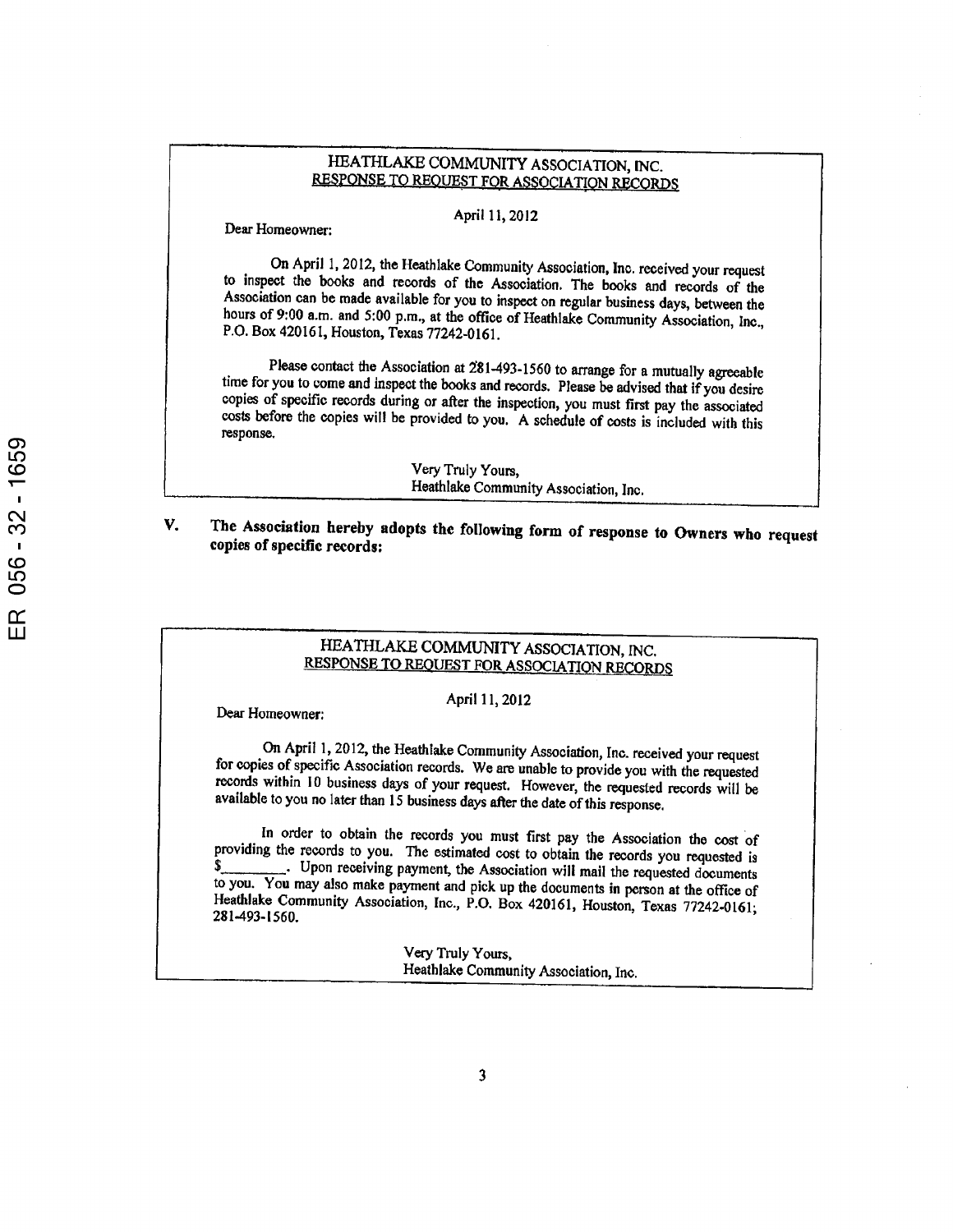- VI. If the estimated cost provided to the Owner is more or less than the actual cost of producing the documents, the Association shall, within <sup>30</sup> days after providing the records, submit to the owner either an invoice for additional amounts owed or <sup>a</sup> refund of the overages paid by the Owner.
- VII. Unless authorized in writing or by court order, the Association will not provide copies of any records that contain the personal information of an owner, including restriction violations, delinquent assessments, financial information, and contact information.

The Association, through its Board of Directors, shall have and may exercise discretionary authority concerning the restrictive covenants contained herein.

| HEATHLAKE COMMUNITY ASSOCIATION, INC.<br><b>CERTIFICATION</b>                                                                |     |
|------------------------------------------------------------------------------------------------------------------------------|-----|
| "I, the undersigned, being the <b>ILESIDENT</b> of the Heathlake Community<br>$2014.$ "<br>Bv:<br>Print name: Heath L Kelloy | 1OR |
| ACKNOWLEDGEMENT                                                                                                              |     |

ACKNOWLEDGEMENT

| STATE OF TEXAS   |        |
|------------------|--------|
| COUNTY OF HARRIS | Ş<br>Ş |
|                  |        |

BEFORE ME, the undersigned authority, on this day, personally appeared the person whose name is subscribed to the foregoing instrument and acknowledged to me that they executed the same as the act of the Association for the purpose and consideration therein expressed and in the capacity therein stated.

Given under my hand and seal of office this  $\frac{28\mu}{\mu}$ day of  $\frac{1}{\mu}$  $\frac{2014}{\mu}$ , 2014.

-btro.,3ec>OQAvr»- Notary Public, State of Texas

After Recording Return to: HOLT & YOUNG, P.C. 1 1200 Richmond Ave., Ste. 450 Houston, Texas 77082

JO M. SEQUEIRA MV COMMISSION EXPIRES NOVEMBER 18, 2017